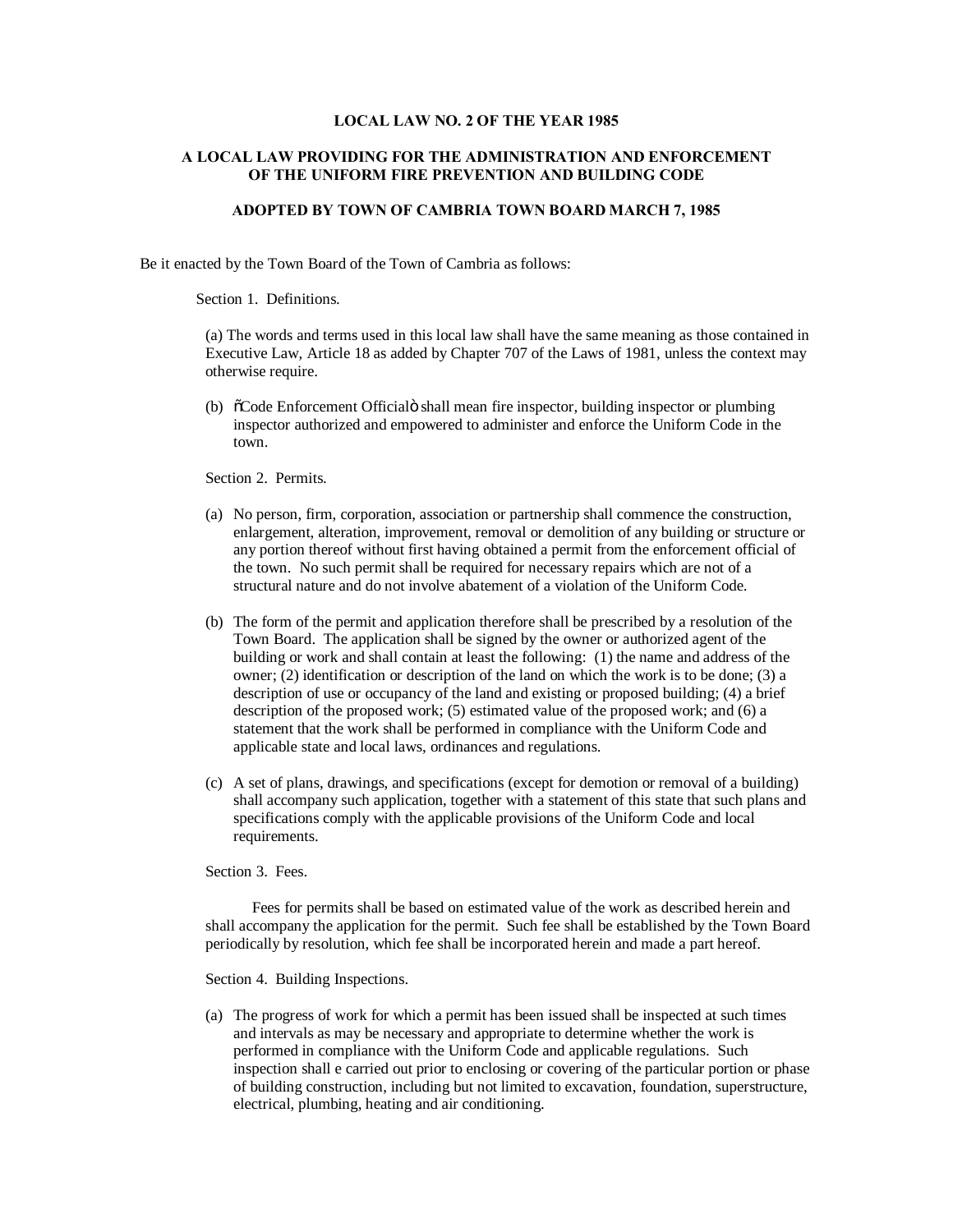- (b) The inspection shall be made by the enforcement official under direction of the Town Board.
- (c) It shall be the duty and responsibility of the owner or authorized agent to inform the enforcement official that the work is ready for each phase of inspection.

Section 5. Certificate of Occupancy.

- (a) A building or structure for which a permit has been issued shall not be used or occupied in whole or in part until a certificate of occupancy shall have been issued by the enforcement official. Such certificate of occupancy shall be issued when after final inspection it is determined that he construction and other work has been completed in compliance with the Uniform Code and other applicable laws, rules and regulations.
- (b) A temporary certificate of occupancy may be issued pending final completion of the work provided the use or occupancy of the building shall not present a danger to any person or property.
- (c) A certificate of occupancy may be issued for any building or individual dwelling unit at any other time after inspection thereof by request, determination of compliance and payment of the prescribed fees.

Section 6. Annual Reports.

The enforcement official shall annual submit a report to the Town Board on or before April  $1<sup>st</sup>$  containing such information as the Town Board shall prescribe by resolution, including but not limited to the number and category of inspections conducted during the town $\alpha$  preceding fiscal year, the number of violations and abatement thereof, the number and type of permits issued, and recommendations for improving the administration and enforcement of the Uniform Code.

Section 7. Variance and Review.

A request for a variance from the Uniform Code and an appeal to review determination of or failure to render a determination by the enforcement official shall be processed with the appropriate board of review as provided in 19NYCRR 440.

#### Section 8. Remedies and Penalties.

In addition to the remedies prescribed by Executive Law, §382, any person, corporation, association, firm or partnership that fails to remedy the condition found to exist in violation of the Uniform Code and this local law shall be subject to a fine of not more than \$250.00 or imprisonment for a period not exceeding 15 days or to both such fine and imprisonment. Each violation that continues to exist beyond the date fixed in the order of the enforcement official to remedy the violation shall be deemed a separate offense if such separate offense shall be considered a violation and not a misdemeanor.

#### Section 9.

A permit for installation of a solid fuel burning heating appliance, chimney and flue in any dwelling unit shall be obtained as provided in Section 2 of this local law. If the enforcement official, after inspection, determines that the installation is in compliance with the Uniform Code he shall issue a certificate of compliance on a form to be prescribed by resolution of the Town Board. A violation of this section and of subdivision 5 of Section 378 of the Executive Law shall be punishable as provided in such subdivision 5.